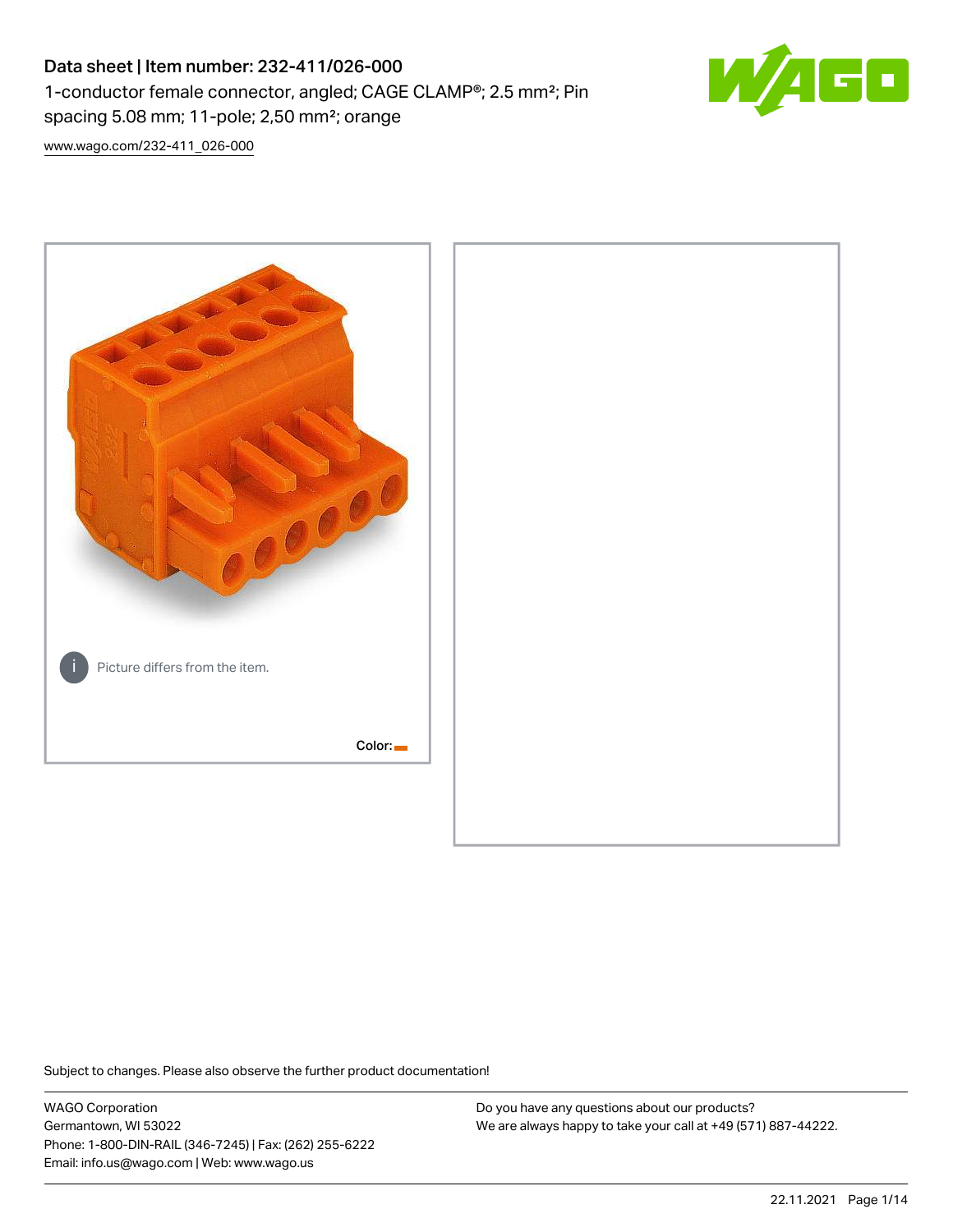

Dimensions in mm

Total length = (pole no. x pin spacing) + 1.5 mm + 0.9 mm

2- to 3-pole female connectors – one latch only

#### Item description

- **Universal connection for all conductor types**
- Easy cable pre-assembly and on-unit wiring via vertical and horizontal CAGE CLAMP<sup>®</sup> actuation  $\blacksquare$
- $\blacksquare$ Integrated test ports
- $\blacksquare$ With coding fingers

Subject to changes. Please also observe the further product documentation! Data

WAGO Corporation Germantown, WI 53022 Phone: 1-800-DIN-RAIL (346-7245) | Fax: (262) 255-6222 Email: info.us@wago.com | Web: www.wago.us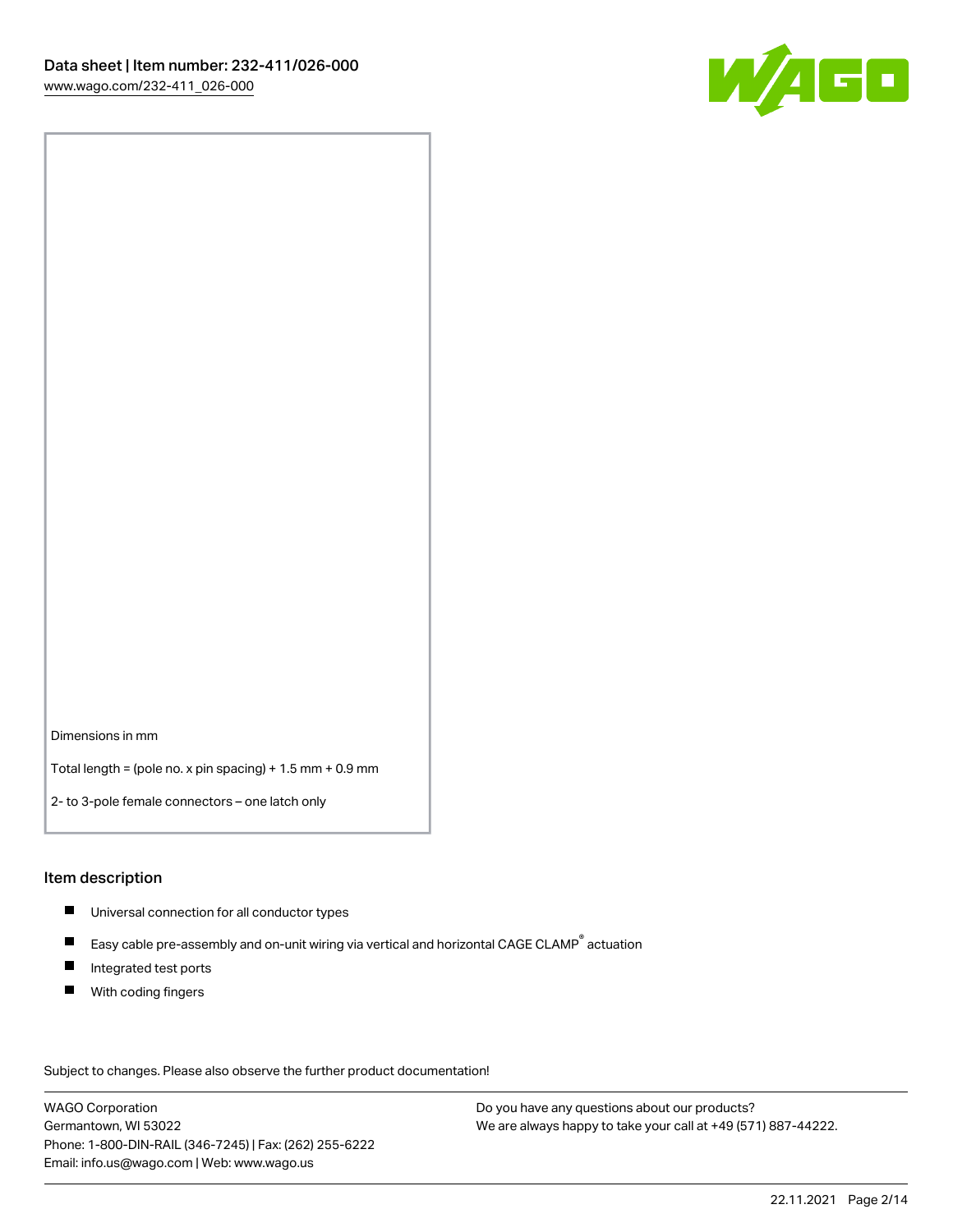

# Data Notes

| Safety information 1 | The MCS-MULTI CONNECTION SYSTEM includes connectors<br>without breaking capacity in accordance with DIN EN 61984. When<br>used as intended, these connectors must not be connected<br>/disconnected when live or under load. The circuit design should<br>ensure header pins, which can be touched, are not live when<br>unmated. |
|----------------------|-----------------------------------------------------------------------------------------------------------------------------------------------------------------------------------------------------------------------------------------------------------------------------------------------------------------------------------|
| Variants:            | Gold-plated or partially gold-plated contact surfaces<br>Other versions (or variants) can be requested from WAGO Sales or<br>configured at https://configurator.wago.com/                                                                                                                                                         |

## Electrical data

# IEC Approvals

| Ratings per                 | IEC/EN 60664-1                                                        |
|-----------------------------|-----------------------------------------------------------------------|
| Rated voltage (III / 3)     | 320 V                                                                 |
| Rated surge voltage (III/3) | 4 <sub>k</sub> V                                                      |
| Rated voltage (III/2)       | 320 V                                                                 |
| Rated surge voltage (III/2) | 4 <sub>k</sub> V                                                      |
| Nominal voltage (II/2)      | 630 V                                                                 |
| Rated surge voltage (II/2)  | 4 <sub>k</sub> V                                                      |
| Rated current               | 14A                                                                   |
| Legend (ratings)            | $(III / 2)$ $\triangle$ Overvoltage category III / Pollution degree 2 |

## UL Approvals

| Approvals per                  | UL 1059 |
|--------------------------------|---------|
| Rated voltage UL (Use Group B) | 300 V   |
| Rated current UL (Use Group B) | 15 A    |
| Rated voltage UL (Use Group D) | 300 V   |
| Rated current UL (Use Group D) | 10 A    |

# Ratings per UL

| Rated voltage UL 1977 | 600 V         |
|-----------------------|---------------|
| Rated current UL 1977 | $\sim$ $\sim$ |

## CSA Approvals

Approvals per CSA

Subject to changes. Please also observe the further product documentation!

| <b>WAGO Corporation</b>                                | Do you have any questions about our products?                 |
|--------------------------------------------------------|---------------------------------------------------------------|
| Germantown, WI 53022                                   | We are always happy to take your call at +49 (571) 887-44222. |
| Phone: 1-800-DIN-RAIL (346-7245)   Fax: (262) 255-6222 |                                                               |
| Email: info.us@wago.com   Web: www.wago.us             |                                                               |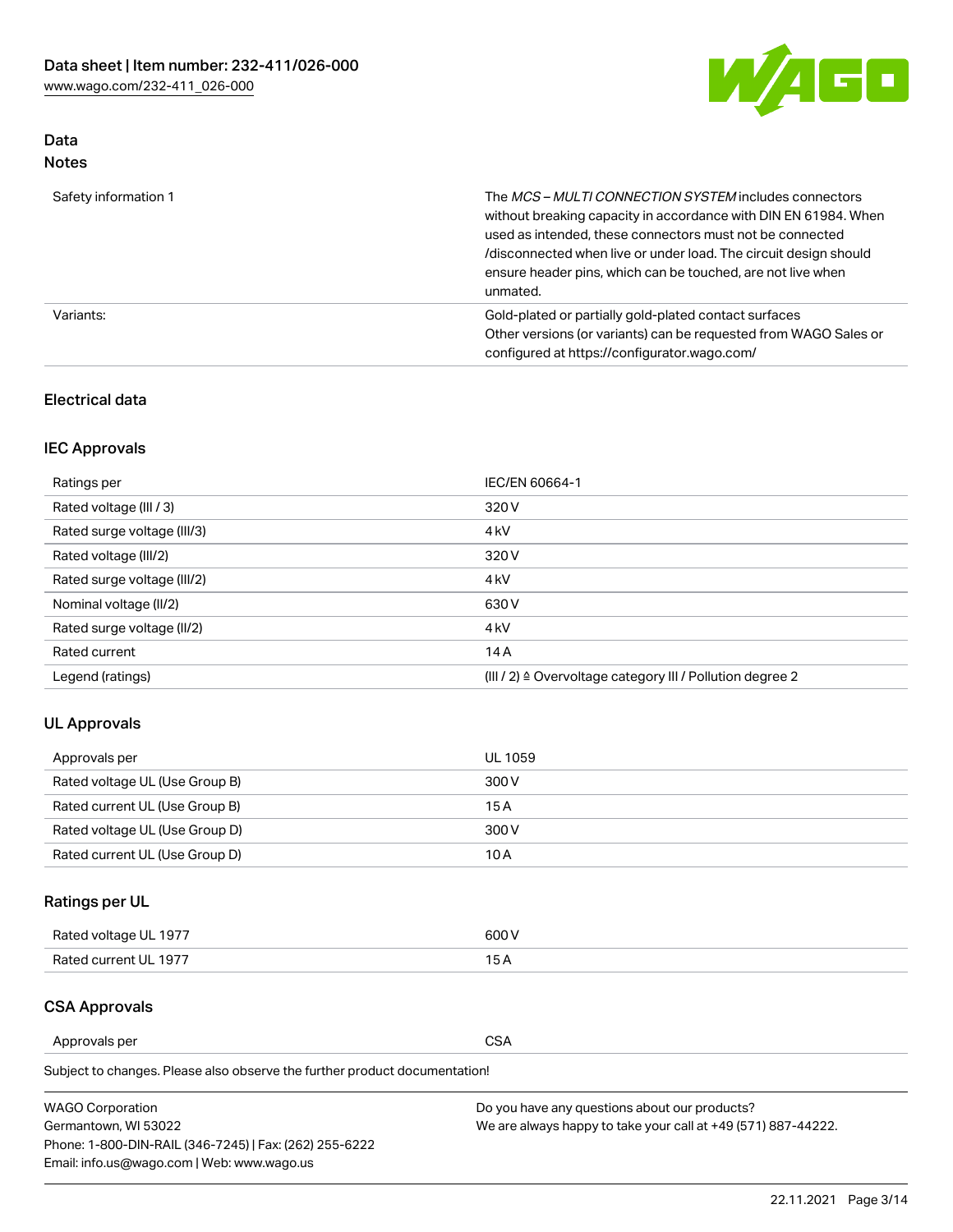[www.wago.com/232-411\\_026-000](http://www.wago.com/232-411_026-000)



| Rated voltage CSA (Use Group B) | 300 V |
|---------------------------------|-------|
| Rated current CSA (Use Group B) | 15 A  |
| Rated voltage CSA (Use Group D) | 300 V |
| Rated current CSA (Use Group D) | 10 A  |

## Connection data

| Total number of connection points |  |
|-----------------------------------|--|
| Total number of potentials        |  |
| Number of connection types        |  |
| Number of levels                  |  |

## Connection 1

| Connection technology                             | CAGE CLAMP®                            |
|---------------------------------------------------|----------------------------------------|
| Actuation type                                    | Operating tool                         |
| Solid conductor                                   | $0.082.5$ mm <sup>2</sup> / 28  12 AWG |
| Fine-stranded conductor                           | $0.082.5$ mm <sup>2</sup> / 28  12 AWG |
| Fine-stranded conductor; with insulated ferrule   | $0.251.5$ mm <sup>2</sup>              |
| Fine-stranded conductor; with uninsulated ferrule | $0.252.5$ mm <sup>2</sup>              |
| Strip length                                      | $89$ mm / 0.31  0.35 inch              |
| Number of poles                                   | 11                                     |
| Conductor entry direction to mating direction     | 90°                                    |
|                                                   |                                        |

## Physical data

| Pin spacing | 5.08 mm / 0.2 inch    |
|-------------|-----------------------|
| Width       | 58.28 mm / 2.294 inch |
| Height      | 19.9 mm / 0.783 inch  |
| Depth       | 22.75 mm / 0.896 inch |

## Mechanical data

| Design<br>angled |  |
|------------------|--|
|------------------|--|

## Plug-in connection

| Contact type (pluggable connector) | Female connector/socket |
|------------------------------------|-------------------------|
| Connector (connection type)        | for conductor           |
| Mismating protection               | No.                     |
| Locking of plug-in connection      | Without                 |

Subject to changes. Please also observe the further product documentation!

| <b>WAGO Corporation</b>                                | Do you have any questions about our products?                 |
|--------------------------------------------------------|---------------------------------------------------------------|
| Germantown, WI 53022                                   | We are always happy to take your call at +49 (571) 887-44222. |
| Phone: 1-800-DIN-RAIL (346-7245)   Fax: (262) 255-6222 |                                                               |
| Email: info.us@wago.com   Web: www.wago.us             |                                                               |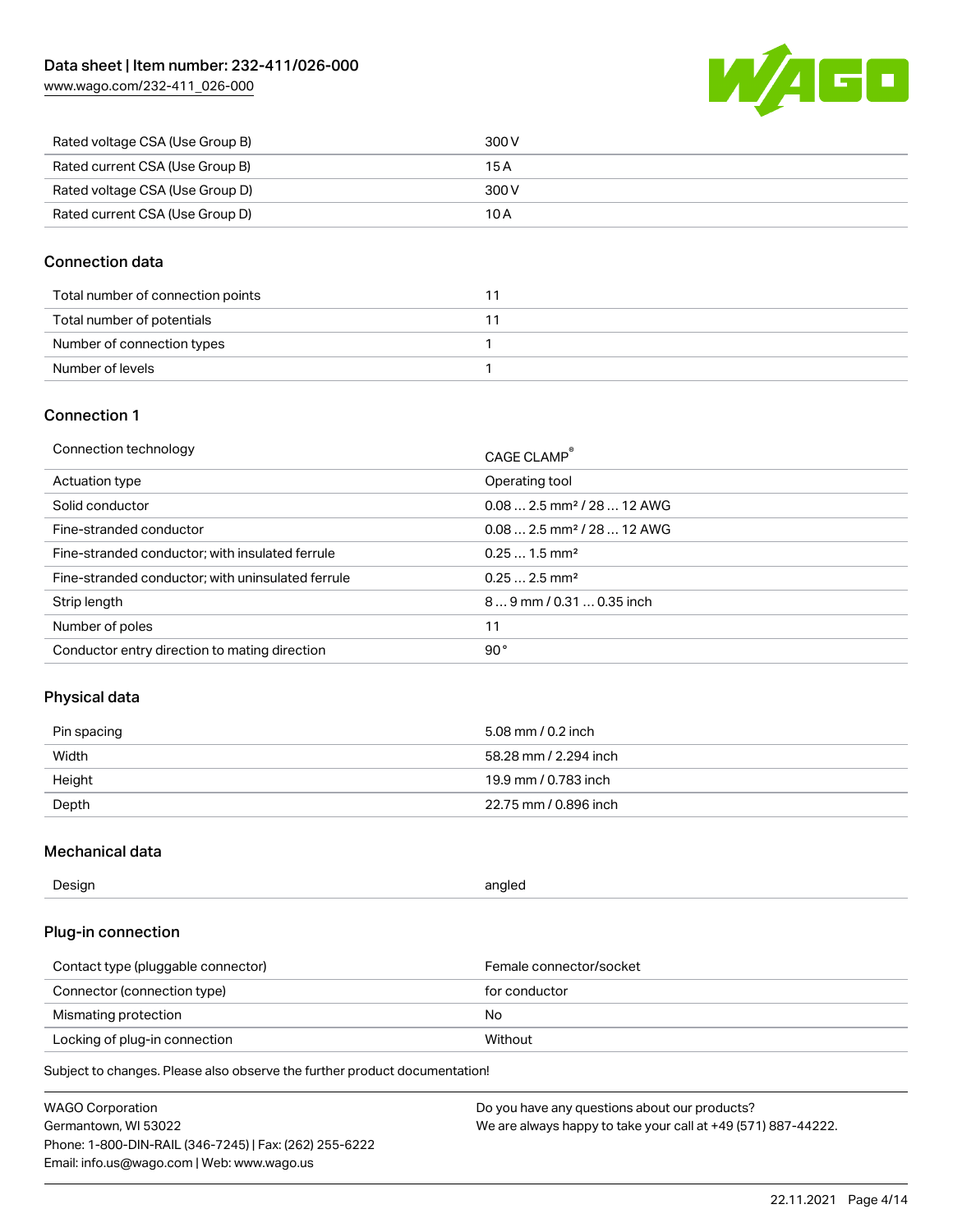

# Material data

| Color                       | orange                            |
|-----------------------------|-----------------------------------|
| Material group              |                                   |
| Insulation material         | Polyamide (PA66)                  |
| Flammability class per UL94 | V <sub>0</sub>                    |
| Clamping spring material    | Chrome nickel spring steel (CrNi) |
| Contact material            | Copper alloy                      |
| Contact plating             | tin-plated                        |
| Fire load                   | 0.337 MJ                          |
| Weight                      | 20.6g                             |

## Environmental requirements

| Limit temperature range<br>. | . +85 °Ր<br>cn.<br>-ou |  |
|------------------------------|------------------------|--|
|------------------------------|------------------------|--|

## Commercial data

| Product Group         | 3 (Multi Conn. System) |
|-----------------------|------------------------|
| PU (SPU)              | 25 Stück               |
| Packaging type        | box                    |
| Country of origin     | PL                     |
| <b>GTIN</b>           | 4044918390002          |
| Customs tariff number | 8536694040             |

## Approvals / Certificates

#### Country specific Approvals

| Logo                | Approval                                     | <b>Additional Approval Text</b> | Certificate<br>name |
|---------------------|----------------------------------------------|---------------------------------|---------------------|
|                     | CВ<br>DEKRA Certification B.V.               | IEC 61984                       | NL-39756            |
| EMA<br><b>INEUR</b> | <b>KEMA/KEUR</b><br>DEKRA Certification B.V. | EN 61984                        | 2190761.01          |

#### Ship Approvals

|      |                             |                          | Certificate |
|------|-----------------------------|--------------------------|-------------|
| Logo | Approval                    | Additional Approval Text | name        |
|      | <b>ABS</b>                  | $\overline{\phantom{0}}$ | 19-         |
|      | American Bureau of Shipping |                          | HG15869876- |

Subject to changes. Please also observe the further product documentation!

| <b>WAGO Corporation</b>                                | Do vot |
|--------------------------------------------------------|--------|
| Germantown, WI 53022                                   | We are |
| Phone: 1-800-DIN-RAIL (346-7245)   Fax: (262) 255-6222 |        |
| Email: info.us@wago.com   Web: www.wago.us             |        |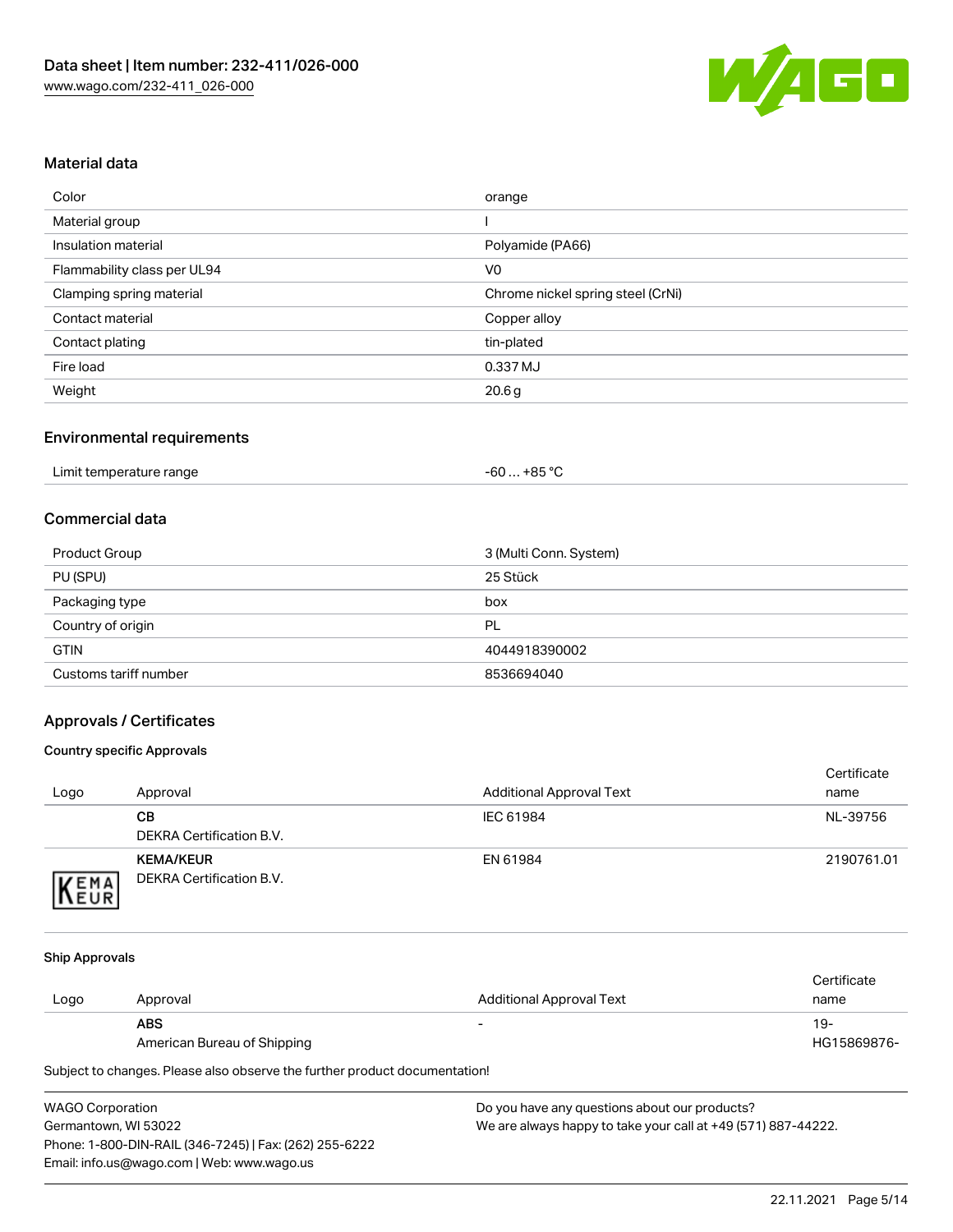

| <b>ABS</b>          |                                        |                                 | <b>PDA</b>  |
|---------------------|----------------------------------------|---------------------------------|-------------|
|                     | BV                                     | IEC 60998                       | 11915/D0 BV |
| <b>BUREAU</b>       | Bureau Veritas S.A.                    |                                 |             |
|                     |                                        |                                 |             |
|                     | <b>DNV GL</b>                          | EN 60998                        | TAE000016Z  |
|                     | Det Norske Veritas, Germanischer Lloyd |                                 |             |
| <b>UL-Approvals</b> |                                        |                                 |             |
|                     |                                        |                                 | Certificate |
| Logo                | Approval                               | <b>Additional Approval Text</b> | name        |
|                     | UL                                     | <b>UL 1977</b>                  | E45171      |
|                     | UL International Germany GmbH          |                                 |             |
|                     | UR                                     | <b>UL 1059</b>                  | E45172      |
|                     | Underwriters Laboratories Inc.         |                                 |             |
|                     |                                        |                                 |             |

## Counterpart

|                                                  | Item no.231-641<br>Male connector; 11-pole; Pin spacing 5.08 mm; orange                                              | www.wago.com/231-641         |
|--------------------------------------------------|----------------------------------------------------------------------------------------------------------------------|------------------------------|
|                                                  | Item no.231-541/001-000<br>Male header; 11-pole; THT; 1.0 x 1.0 mm solder pin; angled; pin spacing 5.08 mm; orange   | www.wago.com/231-541/001-000 |
|                                                  | Item no.231-341/001-000<br>Male header; 11-pole; THT; 1.0 x 1.0 mm solder pin; straight; pin spacing 5.08 mm; orange | www.wago.com/231-341/001-000 |
| <b>Optional accessories</b><br>Jumpers<br>Jumper |                                                                                                                      |                              |
|                                                  | Item no.: 231-905                                                                                                    |                              |

Jumper; for conductor entry; 5-way; insulated; gray [www.wago.com/231-905](http://www.wago.com/231-905)

Subject to changes. Please also observe the further product documentation!

WAGO Corporation Germantown, WI 53022 Phone: 1-800-DIN-RAIL (346-7245) | Fax: (262) 255-6222 Email: info.us@wago.com | Web: www.wago.us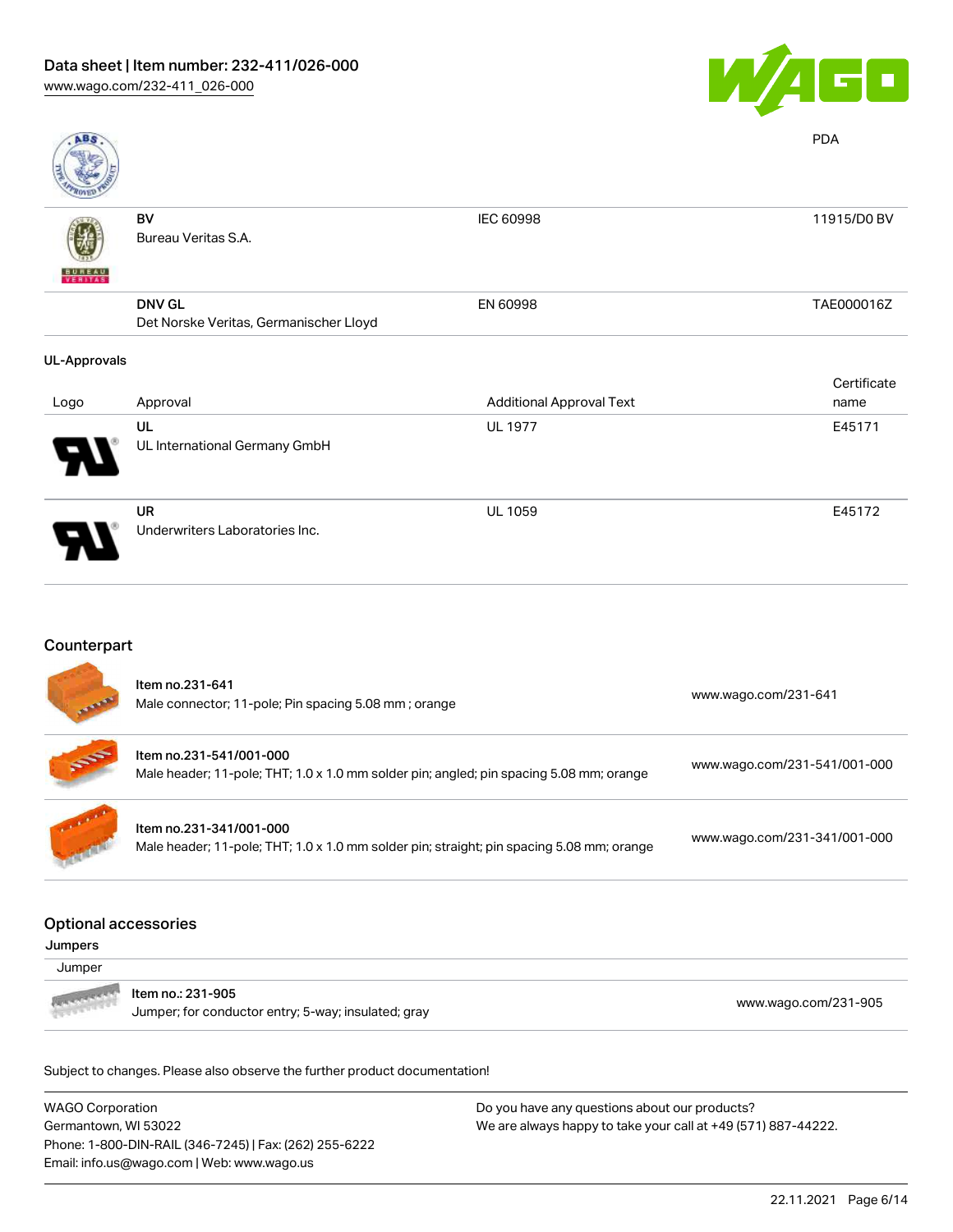[www.wago.com/232-411\\_026-000](http://www.wago.com/232-411_026-000)



|                            | Item no.: 231-903<br>Jumper; for conductor entry; 3-way; insulated; gray                                                   | www.wago.com/231-903 |
|----------------------------|----------------------------------------------------------------------------------------------------------------------------|----------------------|
|                            | Item no.: 231-907<br>Jumper; for conductor entry; 7-way; insulated; gray                                                   | www.wago.com/231-907 |
|                            | Item no.: 231-910<br>Jumper; for conductor entry; 10-way; insulated; gray                                                  | www.wago.com/231-910 |
|                            | Item no.: 231-902<br>Jumper; for conductor entry; 2-way; insulated; gray                                                   | www.wago.com/231-902 |
| <b>Testing accessories</b> |                                                                                                                            |                      |
| Testing accessories        |                                                                                                                            |                      |
|                            | Item no.: 210-136<br>Test plug; 2 mm Ø; with 500 mm cable                                                                  | www.wago.com/210-136 |
|                            | Item no.: 231-661<br>Test plugs for female connectors; for 5 mm and 5.08 mm pin spacing; 2,50 mm <sup>2</sup> ; light gray | www.wago.com/231-661 |
| Insulations stops          |                                                                                                                            |                      |
| Insulation stop            |                                                                                                                            |                      |
|                            | Item no.: 231-672<br>Insulation stop; 0.75 - 1 mm <sup>2</sup> ; dark gray                                                 | www.wago.com/231-672 |
|                            | Item no.: 231-670<br>Insulation stop; 0.08-0.2 mm <sup>2</sup> / 0.2 mm <sup>2</sup> "s"; white                            | www.wago.com/231-670 |
|                            | Item no.: 231-671<br>Insulation stop; 0.25 - 0.5 mm <sup>2</sup> ; light gray                                              | www.wago.com/231-671 |
| <b>Ferrules</b>            |                                                                                                                            |                      |
| Ferrule                    |                                                                                                                            |                      |
|                            | Item no.: 216-101<br>Ferrule; Sleeve for 0.5 mm <sup>2</sup> / AWG 22; uninsulated; electro-tin plated; silver-colored     | www.wago.com/216-101 |
|                            | Item no.: 216-104<br>Ferrule; Sleeve for 1.5 mm <sup>2</sup> / AWG 16; uninsulated; electro-tin plated; silver-colored     | www.wago.com/216-104 |
|                            | Item no.: 216-106<br>Ferrule; Sleeve for 2.5 mm <sup>2</sup> / AWG 14; uninsulated; electro-tin plated; silver-colored     | www.wago.com/216-106 |
|                            | Item no.: 216-102<br>Ferrule; Sleeve for 0.75 mm <sup>2</sup> / AWG 20; uninsulated; electro-tin plated; silver-colored    | www.wago.com/216-102 |
|                            | Subject to changes. Please also observe the further product documentation!                                                 |                      |
| <b>WAGO Corporation</b>    | Do you have any questions about our products?                                                                              |                      |

WAGO Corporation Germantown, WI 53022 Phone: 1-800-DIN-RAIL (346-7245) | Fax: (262) 255-6222 Email: info.us@wago.com | Web: www.wago.us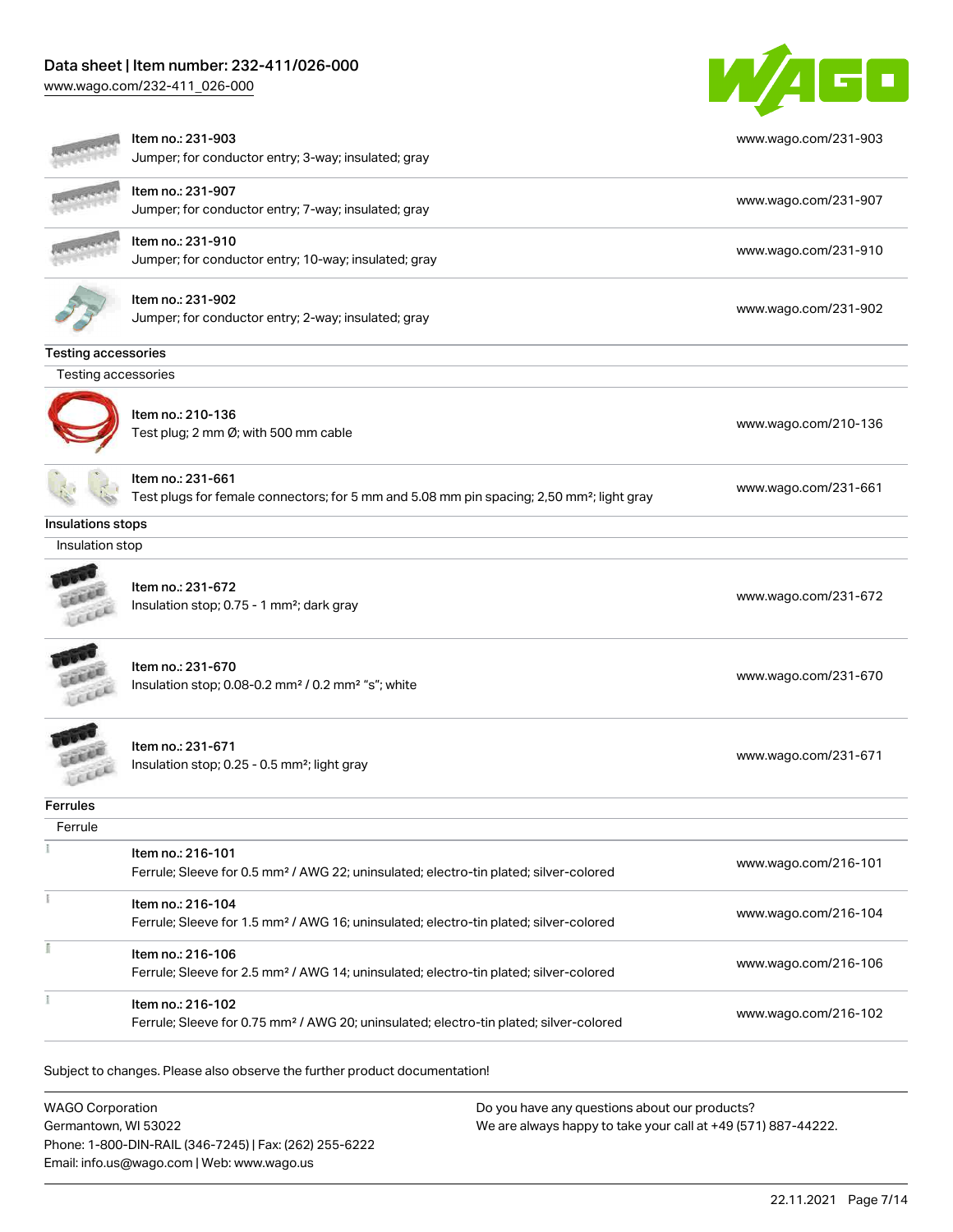Phone: 1-800-DIN-RAIL (346-7245) | Fax: (262) 255-6222

Email: info.us@wago.com | Web: www.wago.us

[www.wago.com/232-411\\_026-000](http://www.wago.com/232-411_026-000)



|    | Item no.: 216-103<br>Ferrule; Sleeve for 1 mm <sup>2</sup> / AWG 18; uninsulated; electro-tin plated                                                                                              |                                                                                                                | www.wago.com/216-103 |
|----|---------------------------------------------------------------------------------------------------------------------------------------------------------------------------------------------------|----------------------------------------------------------------------------------------------------------------|----------------------|
| ī. | Item no.: 216-123<br>Ferrule; Sleeve for 1 mm <sup>2</sup> / AWG 18; uninsulated; electro-tin plated; silver-colored                                                                              |                                                                                                                | www.wago.com/216-123 |
|    | Item no.: 216-122<br>Ferrule; Sleeve for 0.75 mm <sup>2</sup> / AWG 20; uninsulated; electro-tin plated; silver-colored                                                                           |                                                                                                                | www.wago.com/216-122 |
|    | Item no.: 216-124<br>Ferrule; Sleeve for 1.5 mm <sup>2</sup> / AWG 16; uninsulated; electro-tin plated                                                                                            |                                                                                                                | www.wago.com/216-124 |
|    | Item no.: 216-142<br>Ferrule; Sleeve for 0.75 mm <sup>2</sup> / 18 AWG; uninsulated; electro-tin plated; electrolytic copper; gastight<br>crimped; acc. to DIN 46228, Part 1/08.92                |                                                                                                                | www.wago.com/216-142 |
|    | Item no.: 216-132<br>Ferrule; Sleeve for 0.34 mm <sup>2</sup> / AWG 24; uninsulated; electro-tin plated                                                                                           |                                                                                                                | www.wago.com/216-132 |
|    | Item no.: 216-121<br>Ferrule; Sleeve for 0.5 mm <sup>2</sup> / AWG 22; uninsulated; electro-tin plated; silver-colored                                                                            |                                                                                                                | www.wago.com/216-121 |
|    | Item no.: 216-143<br>Ferrule; Sleeve for 1 mm <sup>2</sup> / AWG 18; uninsulated; electro-tin plated; electrolytic copper; gastight<br>crimped; acc. to DIN 46228, Part 1/08.92                   |                                                                                                                | www.wago.com/216-143 |
|    | Item no.: 216-131<br>Ferrule; Sleeve for 0.25 mm <sup>2</sup> / AWG 24; uninsulated; electro-tin plated; silver-colored                                                                           |                                                                                                                | www.wago.com/216-131 |
|    | Item no.: 216-141<br>Ferrule; Sleeve for 0.5 mm <sup>2</sup> / 20 AWG; uninsulated; electro-tin plated; electrolytic copper; gastight<br>crimped; acc. to DIN 46228, Part 1/08.92                 |                                                                                                                | www.wago.com/216-141 |
| I. | Item no.: 216-152<br>Ferrule; Sleeve for 0.34 mm <sup>2</sup> / AWG 24; uninsulated; electro-tin plated                                                                                           |                                                                                                                | www.wago.com/216-152 |
|    | Item no.: 216-203<br>Ferrule; Sleeve for 1 mm <sup>2</sup> / AWG 18; insulated; electro-tin plated; red                                                                                           |                                                                                                                | www.wago.com/216-203 |
|    | Item no.: 216-202<br>Ferrule; Sleeve for 0.75 mm <sup>2</sup> / 18 AWG; insulated; electro-tin plated; gray                                                                                       |                                                                                                                | www.wago.com/216-202 |
|    | Item no.: 216-151<br>Ferrule; Sleeve for 0.25 mm <sup>2</sup> / AWG 24; uninsulated; electro-tin plated                                                                                           |                                                                                                                | www.wago.com/216-151 |
|    | Item no.: 216-204<br>Ferrule; Sleeve for 1.5 mm <sup>2</sup> / AWG 16; insulated; electro-tin plated; black                                                                                       |                                                                                                                | www.wago.com/216-204 |
|    | Item no.: 216-144<br>Ferrule; Sleeve for 1.5 mm <sup>2</sup> / AWG 16; uninsulated; electro-tin plated; electrolytic copper; gastight<br>crimped; acc. to DIN 46228, Part 1/08.92; silver-colored |                                                                                                                | www.wago.com/216-144 |
|    | Item no.: 216-201<br>Ferrule; Sleeve for 0.5 mm <sup>2</sup> / 20 AWG; insulated; electro-tin plated; white                                                                                       |                                                                                                                | www.wago.com/216-201 |
|    | Item no.: 216-223<br>Ferrule; Sleeve for 1 mm <sup>2</sup> / AWG 18; insulated; electro-tin plated; red                                                                                           |                                                                                                                | www.wago.com/216-223 |
|    | Subject to changes. Please also observe the further product documentation!                                                                                                                        |                                                                                                                |                      |
|    | <b>WAGO Corporation</b><br>Germantown, WI 53022                                                                                                                                                   | Do you have any questions about our products?<br>We are always happy to take your call at +49 (571) 887-44222. |                      |

22.11.2021 Page 8/14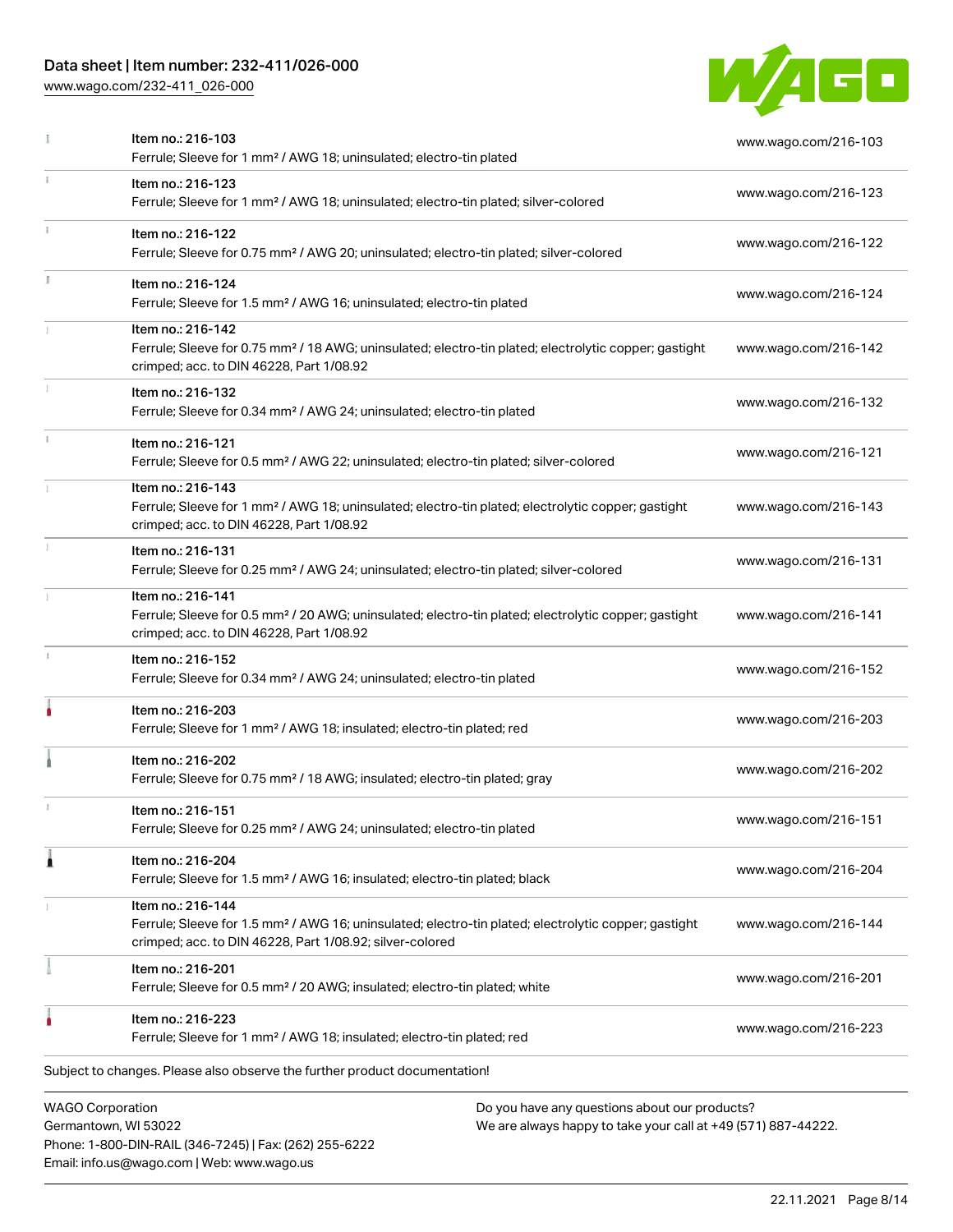[www.wago.com/232-411\\_026-000](http://www.wago.com/232-411_026-000)



|                | Item no.: 216-241<br>Ferrule; Sleeve for 0.5 mm <sup>2</sup> / 20 AWG; insulated; electro-tin plated; electrolytic copper; gastight<br>crimped; acc. to DIN 46228, Part 4/09.90; white                  | www.wago.com/216-241 |
|----------------|---------------------------------------------------------------------------------------------------------------------------------------------------------------------------------------------------------|----------------------|
|                | Item no.: 216-242<br>Ferrule; Sleeve for 0.75 mm <sup>2</sup> / 18 AWG; insulated; electro-tin plated; electrolytic copper; gastight<br>crimped; acc. to DIN 46228, Part 4/09.90; gray                  | www.wago.com/216-242 |
|                | Item no.: 216-222<br>Ferrule; Sleeve for 0.75 mm <sup>2</sup> / 18 AWG; insulated; electro-tin plated; gray                                                                                             | www.wago.com/216-222 |
|                | Item no.: 216-221<br>Ferrule; Sleeve for 0.5 mm <sup>2</sup> / 20 AWG; insulated; electro-tin plated; white                                                                                             | www.wago.com/216-221 |
| Â              | Item no.: 216-224<br>Ferrule; Sleeve for 1.5 mm <sup>2</sup> / AWG 16; insulated; electro-tin plated; black                                                                                             | www.wago.com/216-224 |
|                | Item no.: 216-243<br>Ferrule; Sleeve for 1 mm <sup>2</sup> / AWG 18; insulated; electro-tin plated; electrolytic copper; gastight crimped; www.wago.com/216-243<br>acc. to DIN 46228, Part 4/09.90; red |                      |
| 1              | Item no.: 216-244<br>Ferrule; Sleeve for 1.5 mm <sup>2</sup> / AWG 16; insulated; electro-tin plated; electrolytic copper; gastight<br>crimped; acc. to DIN 46228, Part 4/09.90; black                  | www.wago.com/216-244 |
|                | Item no.: 216-263<br>Ferrule; Sleeve for 1 mm <sup>2</sup> / AWG 18; insulated; electro-tin plated; electrolytic copper; gastight crimped; www.wago.com/216-263<br>acc. to DIN 46228, Part 4/09.90; red |                      |
| Â              | Item no.: 216-264<br>Ferrule; Sleeve for 1.5 mm <sup>2</sup> / AWG 16; insulated; electro-tin plated; electrolytic copper; gastight<br>crimped; acc. to DIN 46228, Part 4/09.90; black                  | www.wago.com/216-264 |
| Â              | Item no.: 216-284<br>Ferrule; Sleeve for 1.5 mm <sup>2</sup> / AWG 16; insulated; electro-tin plated; electrolytic copper; gastight<br>crimped; acc. to DIN 46228, Part 4/09.90; black                  | www.wago.com/216-284 |
|                | Item no.: 216-262<br>Ferrule; Sleeve for 0.75 mm <sup>2</sup> / 18 AWG; insulated; electro-tin plated; electrolytic copper; gastight<br>crimped; acc. to DIN 46228, Part 4/09.90; gray                  | www.wago.com/216-262 |
|                | Item no.: 216-301<br>Ferrule; Sleeve for 0.25 mm <sup>2</sup> / AWG 24; insulated; electro-tin plated; yellow                                                                                           | www.wago.com/216-301 |
|                | Item no.: 216-321<br>Ferrule; Sleeve for 0.25 mm <sup>2</sup> / AWG 24; insulated; electro-tin plated; yellow                                                                                           | www.wago.com/216-321 |
|                | Item no.: 216-322<br>Ferrule; Sleeve for 0.34 mm <sup>2</sup> / 22 AWG; insulated; electro-tin plated; green                                                                                            | www.wago.com/216-322 |
| ٠              | Item no.: 216-302<br>Ferrule; Sleeve for 0.34 mm <sup>2</sup> / 22 AWG; insulated; electro-tin plated; light turquoise                                                                                  | www.wago.com/216-302 |
| Cover<br>Cover |                                                                                                                                                                                                         |                      |
|                |                                                                                                                                                                                                         |                      |
|                | Item no.: 231-669<br>Lockout caps; for covering unused clamping units; orange                                                                                                                           | www.wago.com/231-669 |

Subject to changes. Please also observe the further product documentation! Tools

WAGO Corporation Germantown, WI 53022 Phone: 1-800-DIN-RAIL (346-7245) | Fax: (262) 255-6222 Email: info.us@wago.com | Web: www.wago.us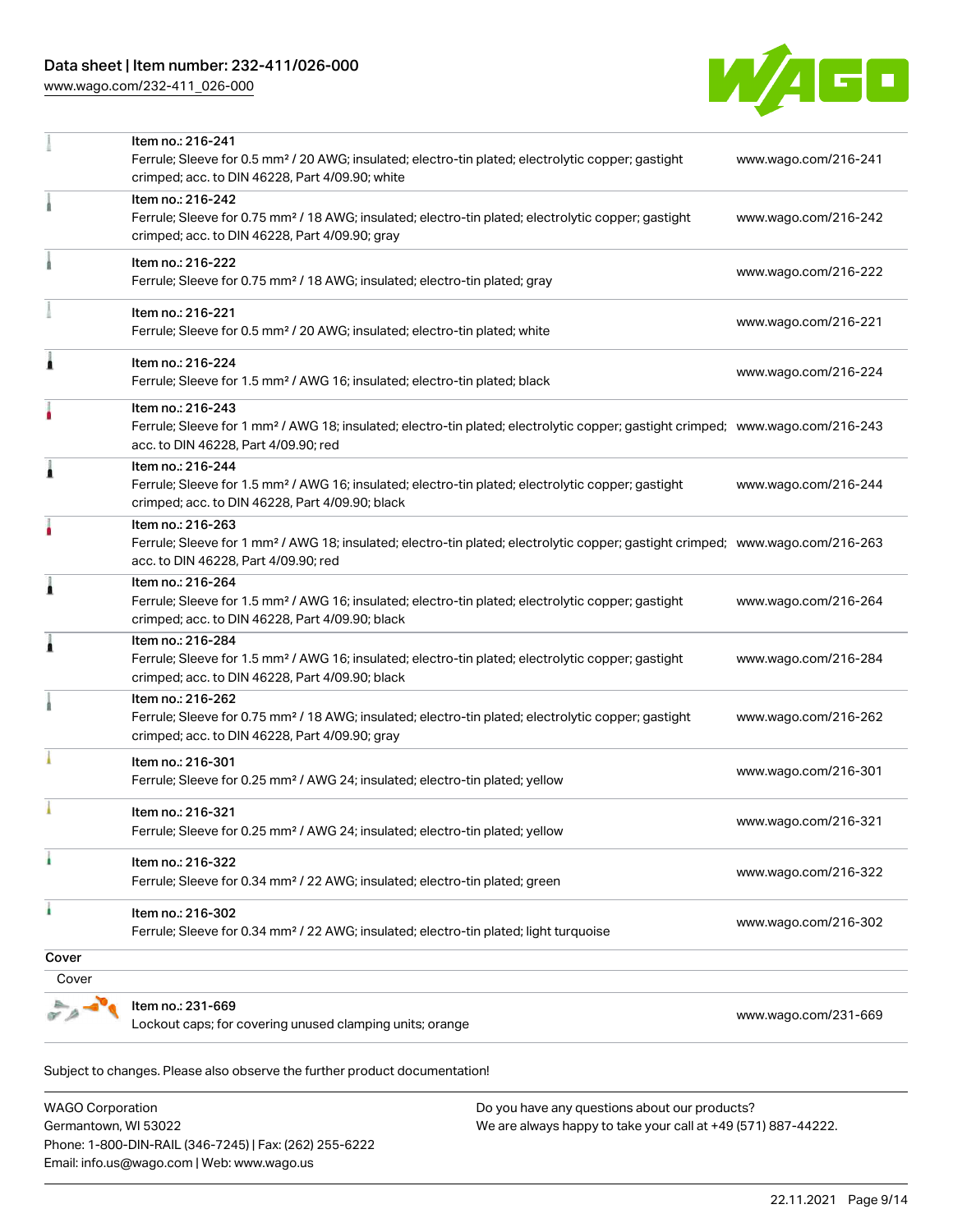[www.wago.com/232-411\\_026-000](http://www.wago.com/232-411_026-000)



| www.wago.com/209-130             |                                                                                                                                                                                                |                     |
|----------------------------------|------------------------------------------------------------------------------------------------------------------------------------------------------------------------------------------------|---------------------|
|                                  |                                                                                                                                                                                                | Operating tool      |
|                                  | Item no.: 209-130<br>Operating tool; suitable for 264, 280 and 281 Series; 1-way; of insulating material; white                                                                                |                     |
| www.wago.com/231-159             | Item no.: 231-159<br>Operating tool; natural                                                                                                                                                   |                     |
| www.wago.com/231-231             | Item no.: 231-231<br>Combination operating tool; red                                                                                                                                           |                     |
| www.wago.com/231-131             | Item no.: 231-131<br>Operating tool; made of insulating material; 1-way; loose; white                                                                                                          |                     |
| www.wago.com/231-291             | Item no.: 231-291<br>Operating tool; made of insulating material; 1-way; loose; red                                                                                                            |                     |
| www.wago.com/280-432             | Item no.: 280-432<br>Operating tool; made of insulating material; 2-way; white                                                                                                                 |                     |
| www.wago.com/280-434             | Item no.: 280-434<br>Operating tool; made of insulating material; 4-way                                                                                                                        |                     |
| www.wago.com/280-437             | Item no.: 280-437<br>Operating tool; made of insulating material; 7-way                                                                                                                        |                     |
| www.wago.com/280-440             | Item no.: 280-440<br>Operating tool; made of insulating material; 10-way                                                                                                                       |                     |
| www.wago.com/280-435             | Item no.: 280-435<br>Operating tool; made of insulating material; 5-way; gray                                                                                                                  |                     |
| www.wago.com/280-436             | Item no.: 280-436<br>Operating tool; made of insulating material; 6-way                                                                                                                        |                     |
| www.wago.com/280-438             | ltem no.: 280-438<br>Operating tool; made of insulating material; 8-way                                                                                                                        |                     |
| www.wago.com/280-433             | Item no.: 280-433<br>Operating tool; made of insulating material; 3-way                                                                                                                        |                     |
|                                  |                                                                                                                                                                                                | Marking accessories |
|                                  |                                                                                                                                                                                                | Marking strip       |
| www.wago.com/210-331<br>/508-103 | Item no.: 210-331/508-103<br>Marking strips; as a DIN A4 sheet; MARKED; 1-12 (200x); Height of marker strip: 2.3 mm/0.091 in; Strip<br>length 182 mm; Horizontal marking; Self-adhesive; white |                     |
|                                  | Item no.: 210-331/508-104<br>Marking strips; as a DIN A4 sheet; MARKED; 13-24 (200x); Height of marker strip: 2.3 mm/0.091 in; Strip                                                           |                     |
|                                  | Subject to changes. Please also observe the further product documentation!                                                                                                                     |                     |

WAGO Corporation Germantown, WI 53022 Phone: 1-800-DIN-RAIL (346-7245) | Fax: (262) 255-6222 Email: info.us@wago.com | Web: www.wago.us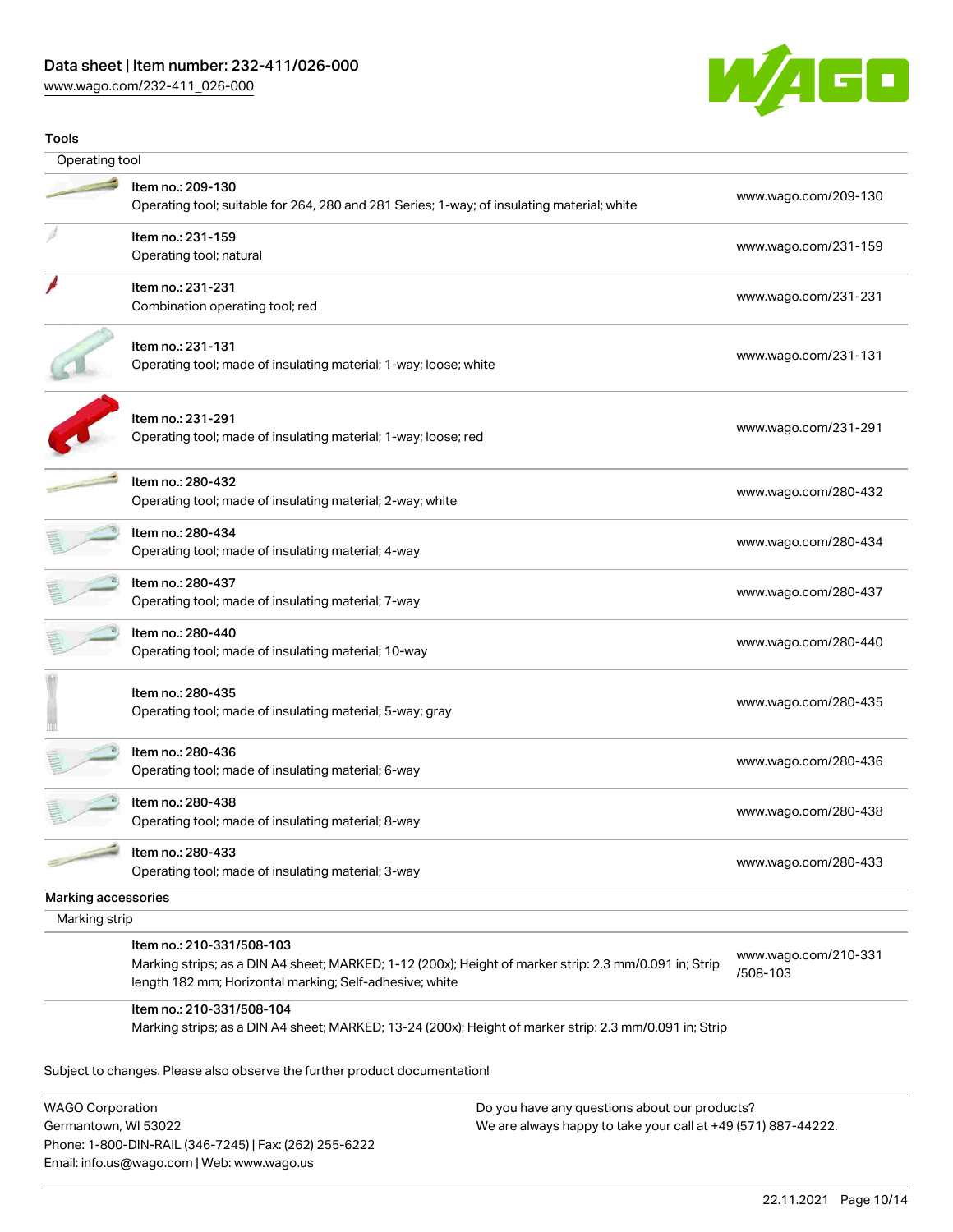Email: info.us@wago.com | Web: www.wago.us



length 182 mm; Horizontal marking; Self-adhesive; white

[www.wago.com/210-331](http://www.wago.com/210-331/508-104) [/508-104](http://www.wago.com/210-331/508-104)

| Item no.: 210-332/508-202<br>Marking strips; as a DIN A4 sheet; MARKED; 1-16 (160x); Height of marker strip: 3 mm; Strip length 182<br>mm; Horizontal marking; Self-adhesive; white |            | www.wago.com/210-332<br>/508-202                                                                               |          |  |
|-------------------------------------------------------------------------------------------------------------------------------------------------------------------------------------|------------|----------------------------------------------------------------------------------------------------------------|----------|--|
| Item no.: 210-332/508-204                                                                                                                                                           |            |                                                                                                                |          |  |
| Marking strips; as a DIN A4 sheet; MARKED; 17-32 (160x); Height of marker strip: 3 mm; Strip length<br>182 mm; Horizontal marking; Self-adhesive; white                             |            | www.wago.com/210-332                                                                                           |          |  |
|                                                                                                                                                                                     |            | /508-204                                                                                                       |          |  |
| Item no.: 210-332/508-206                                                                                                                                                           |            |                                                                                                                |          |  |
| Marking strips; as a DIN A4 sheet; MARKED; 33-48 (160x); Height of marker strip: 3 mm; Strip length<br>182 mm; Horizontal marking; Self-adhesive; white                             |            | www.wago.com/210-332<br>/508-206                                                                               |          |  |
| Item no.: 210-332/508-205                                                                                                                                                           |            |                                                                                                                |          |  |
| Marking strips; as a DIN A4 sheet; MARKED; 1-32 (80x); Height of marker strip: 3 mm; Strip length 182<br>mm; Horizontal marking; Self-adhesive; white                               |            | www.wago.com/210-332<br>/508-205                                                                               |          |  |
| <b>Downloads</b>                                                                                                                                                                    |            |                                                                                                                |          |  |
| Documentation                                                                                                                                                                       |            |                                                                                                                |          |  |
| <b>Additional Information</b>                                                                                                                                                       |            |                                                                                                                |          |  |
| Technical explanations                                                                                                                                                              | 2019 Apr 3 | pdf<br>2.0 MB                                                                                                  | Download |  |
| <b>CAD files</b>                                                                                                                                                                    |            |                                                                                                                |          |  |
| <b>CAE</b> data                                                                                                                                                                     |            |                                                                                                                |          |  |
| EPLAN Data Portal 232-411/026-000                                                                                                                                                   |            | <b>URL</b>                                                                                                     | Download |  |
| ZUKEN Portal 232-411/026-000                                                                                                                                                        |            | URL                                                                                                            | Download |  |
| EPLAN Data Portal 232-411/026-000                                                                                                                                                   |            | <b>URL</b>                                                                                                     | Download |  |
| CAD data                                                                                                                                                                            |            |                                                                                                                |          |  |
| 2D/3D Models 232-411/026-000                                                                                                                                                        |            | <b>URL</b>                                                                                                     | Download |  |
| <b>Environmental Product Compliance</b>                                                                                                                                             |            |                                                                                                                |          |  |
| <b>Compliance Search</b>                                                                                                                                                            |            |                                                                                                                |          |  |
|                                                                                                                                                                                     |            |                                                                                                                |          |  |
| Environmental Product Compliance 232-411/026-000                                                                                                                                    |            | <b>URL</b>                                                                                                     | Download |  |
| Subject to changes. Please also observe the further product documentation!                                                                                                          |            |                                                                                                                |          |  |
| <b>WAGO Corporation</b><br>Germantown, WI 53022<br>Phone: 1-800-DIN-RAIL (346-7245)   Fax: (262) 255-6222                                                                           |            | Do you have any questions about our products?<br>We are always happy to take your call at +49 (571) 887-44222. |          |  |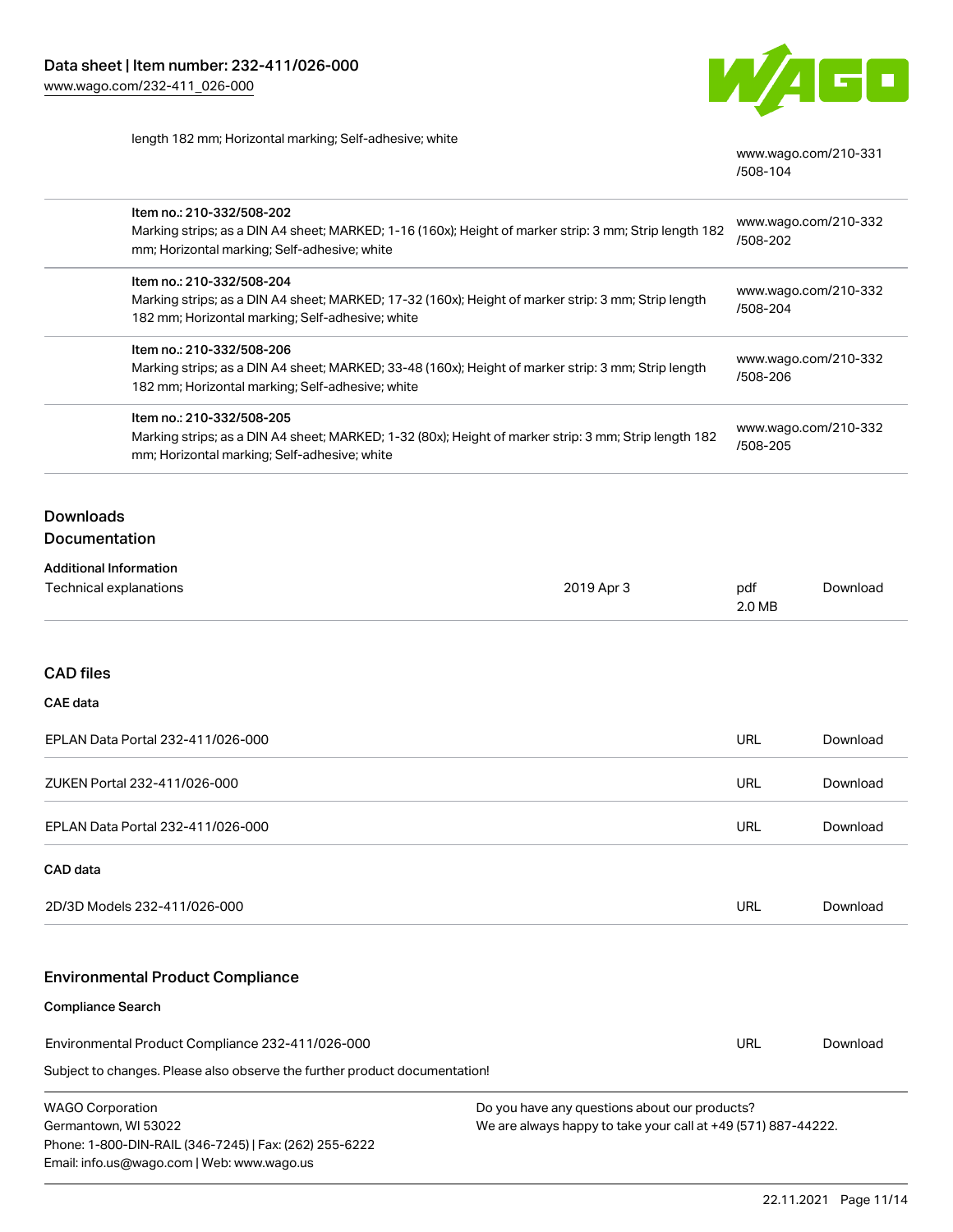

1-conductor female connector, angled; CAGE CLAMP®; 2.5 mm²; Pin spacing 5.08 mm; 11-pole; 2,50 mm²; orange

#### Installation Notes



Inserting a conductor via 3.5 mm screwdriver – CAGE CLAMP® actuation parallel to conductor entry.



Inserting a conductor via 3.5 mm screwdriver – CAGE CLAMP® actuation perpendicular to conductor entry.



Inserting a conductor into CAGE CLAMP® unit via operating lever (231-291).



Inserting a conductor via operating tool.

Subject to changes. Please also observe the further product documentation!

WAGO Corporation Germantown, WI 53022 Phone: 1-800-DIN-RAIL (346-7245) | Fax: (262) 255-6222 Email: info.us@wago.com | Web: www.wago.us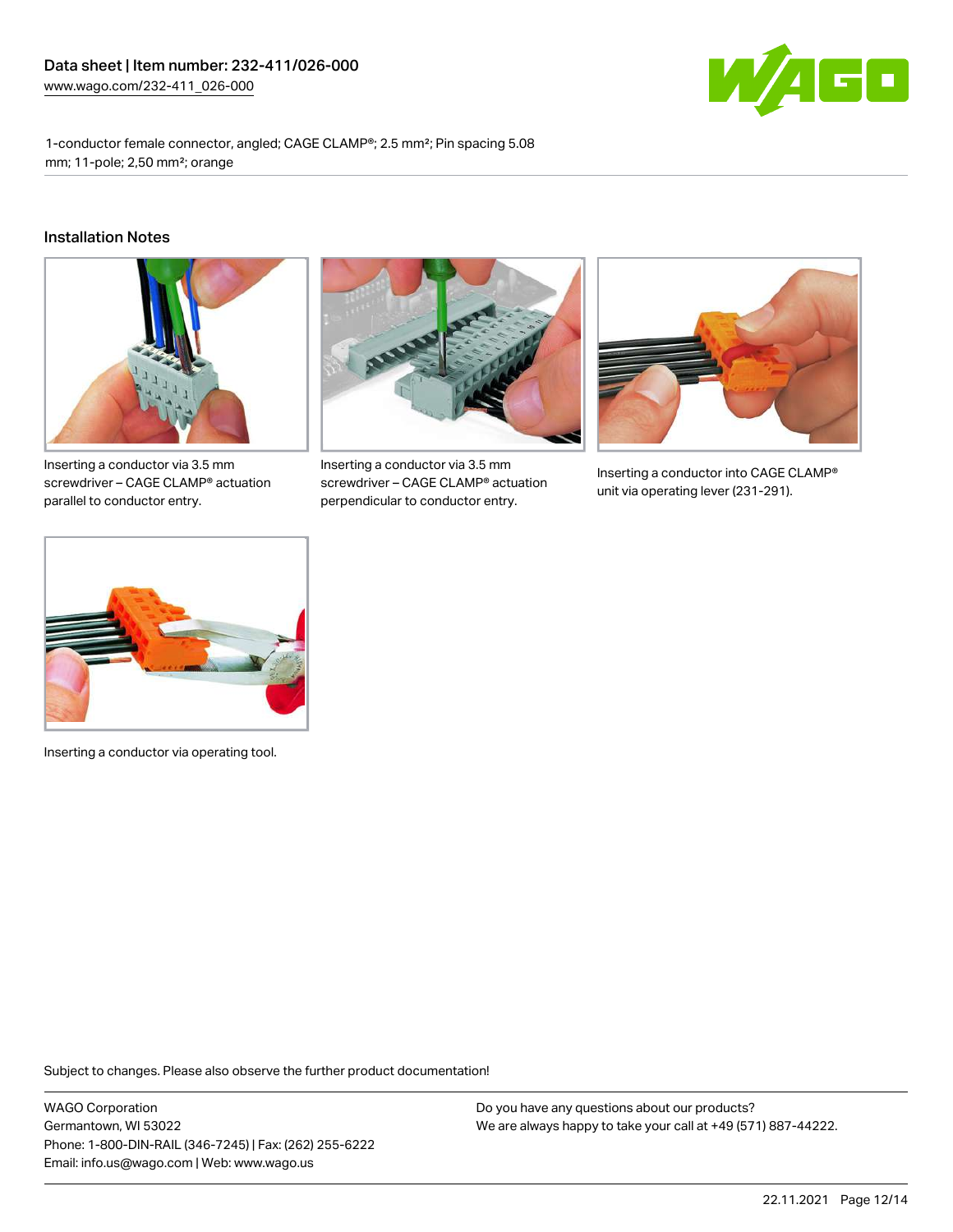



Coding a female connector by removing coding finger(s).



Testing – female connector with CAGE CLAMP®

Integrated test ports for testing perpendicular to conductor entry via 2 or 2.3 mm Ø test plug

#### Installation



Male connector with strain relief plate



Strain relief housing shown with a male connector equipped with CAGE CLAMP®

Subject to changes. Please also observe the further product documentation!

WAGO Corporation Germantown, WI 53022 Phone: 1-800-DIN-RAIL (346-7245) | Fax: (262) 255-6222 Email: info.us@wago.com | Web: www.wago.us